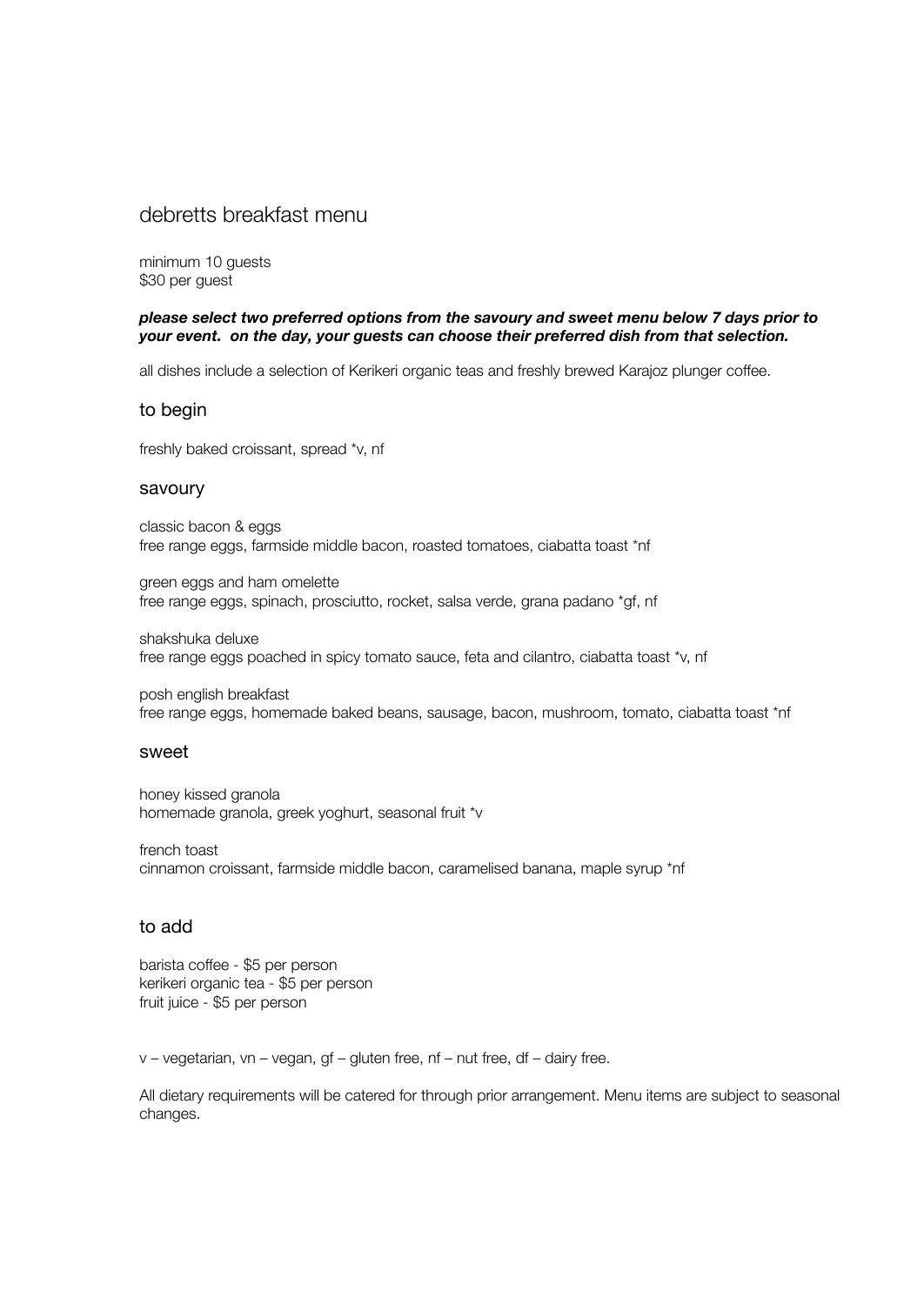# debretts morning and afternoon tea menu

minimum 10 guests \$18 per guest

### *please select two preferred options from the menu below 7 days prior to your event. on the day, your guests can choose their preferred dish from that selection.*

all dishes include a selection of Kerikeri organic teas and freshly brewed Karajoz plunger coffee.

### savoury

tea sandwiches with your preferred choice of filling (please select one option for your group):

- coronation chicken \*nf
- cucumber, cream cheese \*v
- smoked salmon, cream cheese \*nf

bruschetta with your preferred choice of filling (please select one option for your group):

- brie, prosciutto, rocket & olive oil drizzle \*nf
- smoked akaroa salmon, horseradish, chives \*nf
- tomato, mozzarella, oregano, garlic & olive oil drizzle \*v

### sweet

- lemonade scones with cream and jam \*nf
- homemade cookies
- gin and tonic cupcakes \*nf

### to add

barista coffee - \$5 per person kerikeri organic tea - \$5 per person fruit juice - \$5 per person

v – vegetarian, vn – vegan, gf – gluten free, nf – nut free, df – dairy free.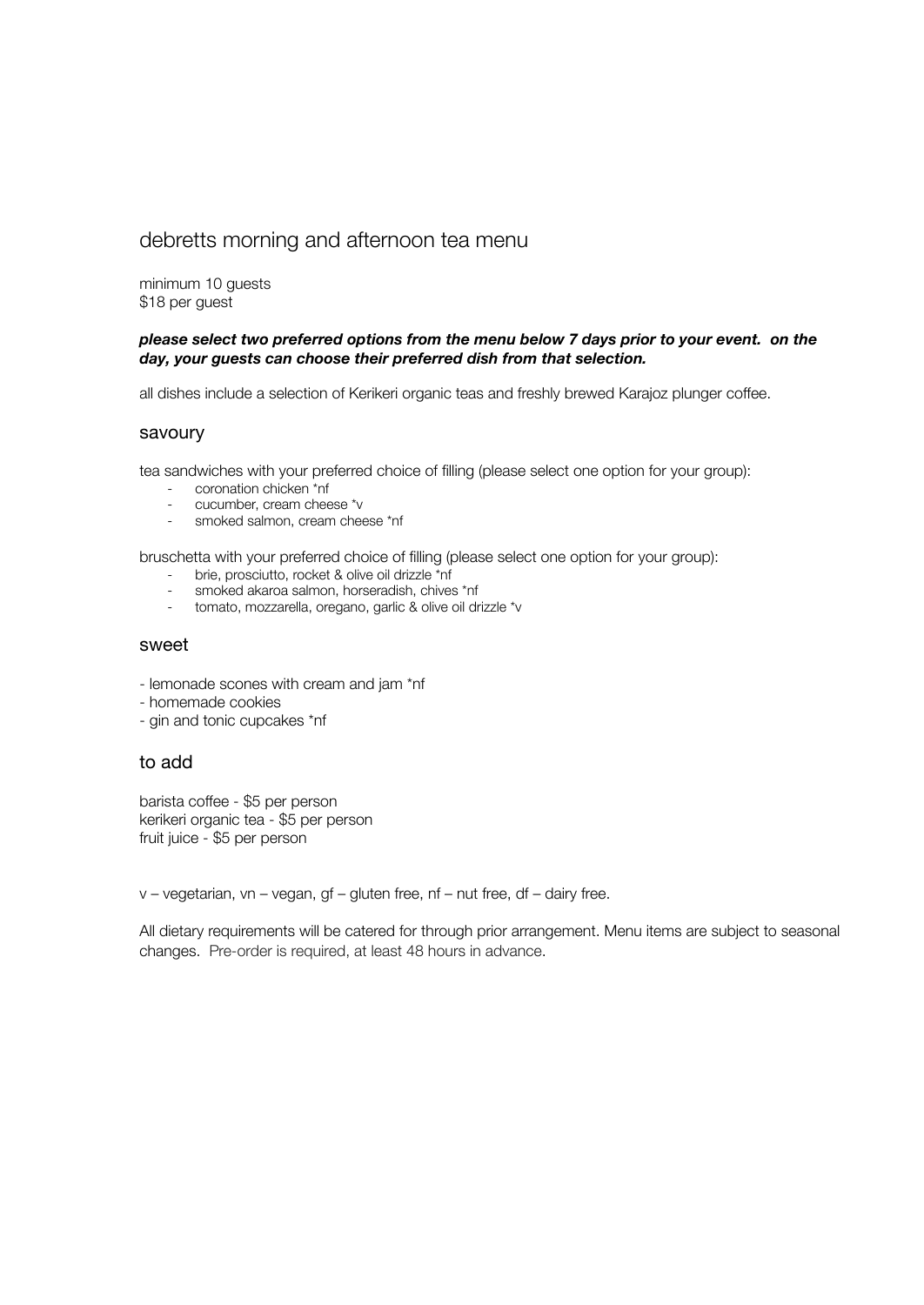# debretts posh picnic menu

minimum 10 guests \$30 per guest

**our debretts posh picnic includes a cup of soup, one baguette and one dessert per person.** *please select one savoury and one sweet option, from the menu below 7 days prior to your event.*

our homemade, old-fashioned thirst quenching lemonade and a fruit basket will be provided to share.

### to begin

soup of the day - chef's choice.

#### savoury

baguette (please select one option for the group):

- prosciutto, parmesan, rocket
- crispy chicken, asian slaw, green goddess dressing
- slow cooked piri piri lamb, salsa verde, mesclun
- mozzarella, tomato, pesto \*v
- smoked salmon, cream cheese

#### sweet

sweet (please select one option for the group):

- dark chocolate mousse, mandarin, honeycomb \*nf
- french lemon meringue pie, italian meringue \*nf, v<br>eton mess. berries. chantilly cream. paylova crum
- eton mess, berries, chantilly cream, pavlova crumble

### to add

barista coffee - \$5 per person kerikeri organic tea - \$5 per person fruit juice - \$5 per person

v – vegetarian, vn – vegan, gf – gluten free, nf – nut free, df – dairy free.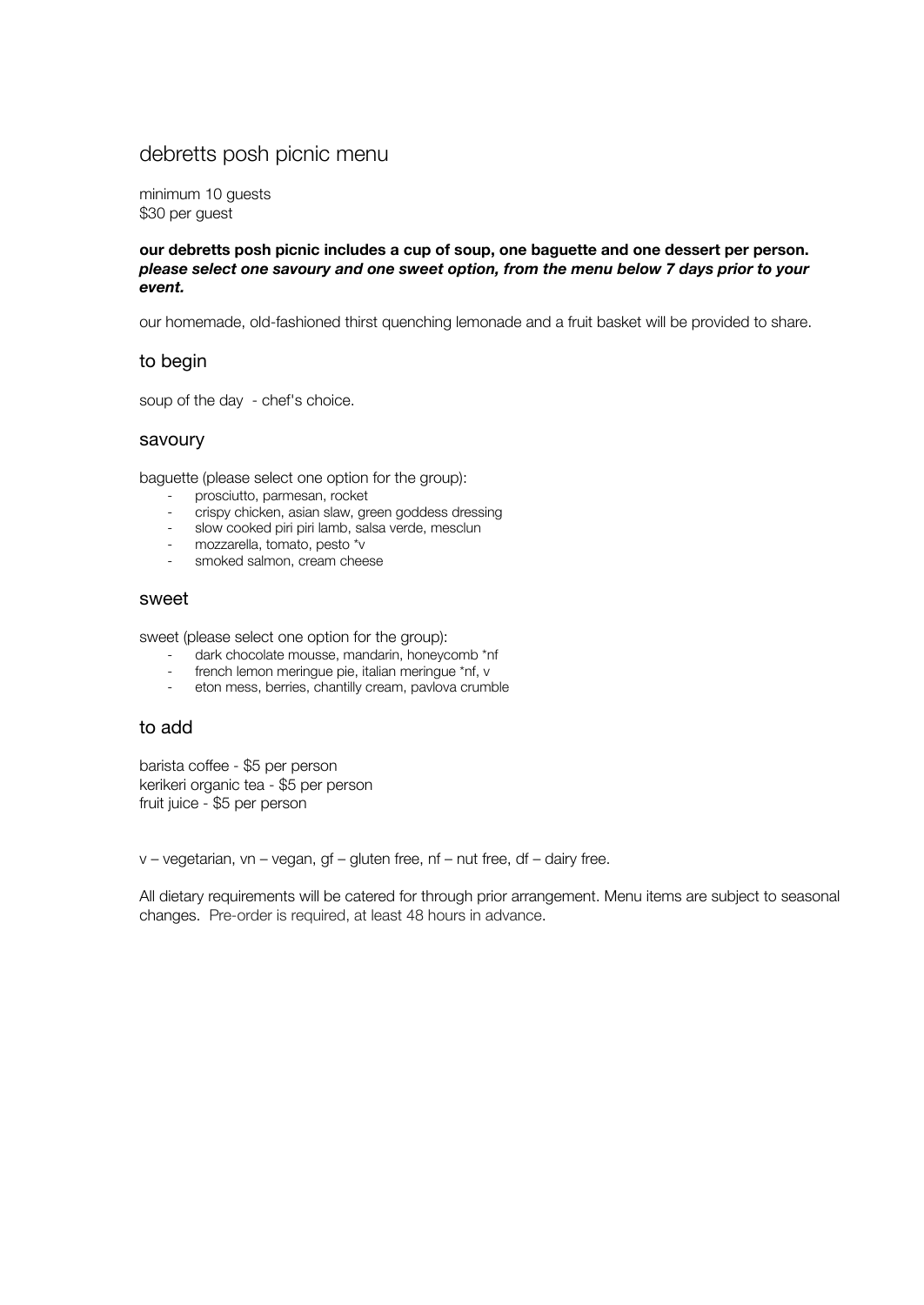### square meal

minimum 10 guests \$30 per guest

### *please select one preferred options from the savoury course menu below 7 days prior to your event. on the day, your guests can choose their preferred dish from that selection.*

entrée, main of your choice and dessert served in one square meal.

### to begin

goats cheese gnocchi with pea purée \*n, vf

#### savoury

piripiri lamb mini roast, tomato, mint, labneh, vegetables, potato anchovy gratin \*gf, nf wild mushroom risotto, arborio rice, parmesan, shallots, herbs \*gf, nf, v market fish of the day, sauce florentine, mango & strawberry salsa, black rice \*gf, nf one pan roasted chicken, new potatoes, baby carrots, summer vegetables, caramelised shallots, cauliflower purée, jus \*gf, nf

### sweet

eton mess with summer berries \*gf, nf, v

### to add

barista coffee - \$5 per person kerikeri organic tea - \$5 per person fruit juice - \$5 per person

v – vegetarian, vn – vegan, gf – gluten free, nf – nut free, df – dairy free.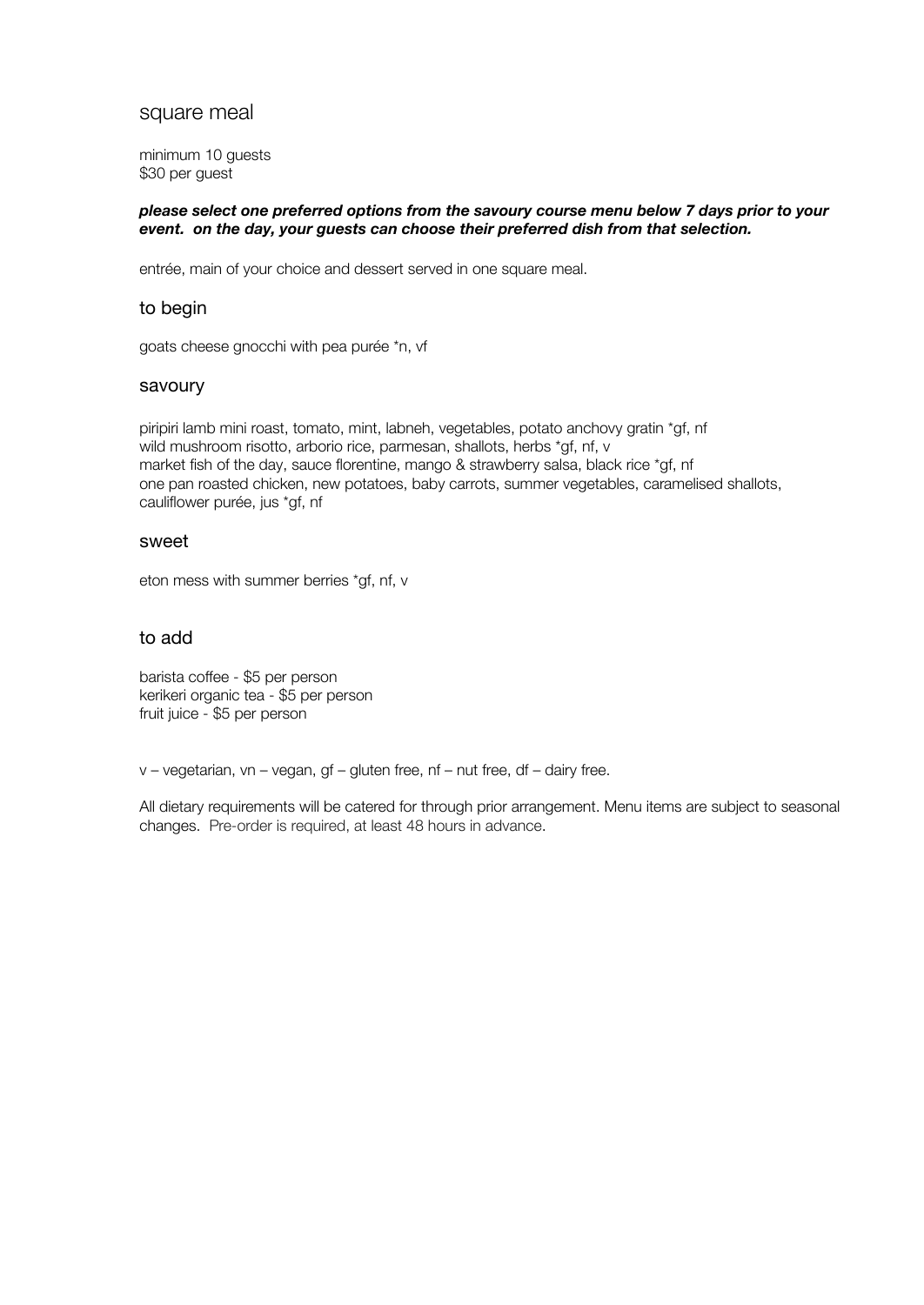# debretts roaring 20's high tea menu

minimum 10 guests \$55 per guest

includes a selection of Kerikeri organic teas.

### to begin

"Bees Knees" Cocktail - gin, lemon, honey

### savoury

deviled eggs with crispy prosciutto \*gf, nf prawn cocktail, avocado salsa \*nf coronation chicken salad cucumber & cream cheese tea sandwiches \*v, nf smoked salmon pinwheels \*gf, nf

### sweet

gin & tonic cupcakes \*v, nf pink pavlova, chantilly cream & fresh fruit \*v, gf, nf white chocolate knox dainties \*nf jaffa mousse & hokey pokey tartlet \*v lemonade scones with cream & jam \*v raspberry & cream lamingtons \*v

### to add

barista coffee - \$5 per person kerikeri organic tea - \$5 per person fruit juice - \$5 per person

v – vegetarian, vn – vegan, gf – gluten free, nf – nut free, df – dairy free.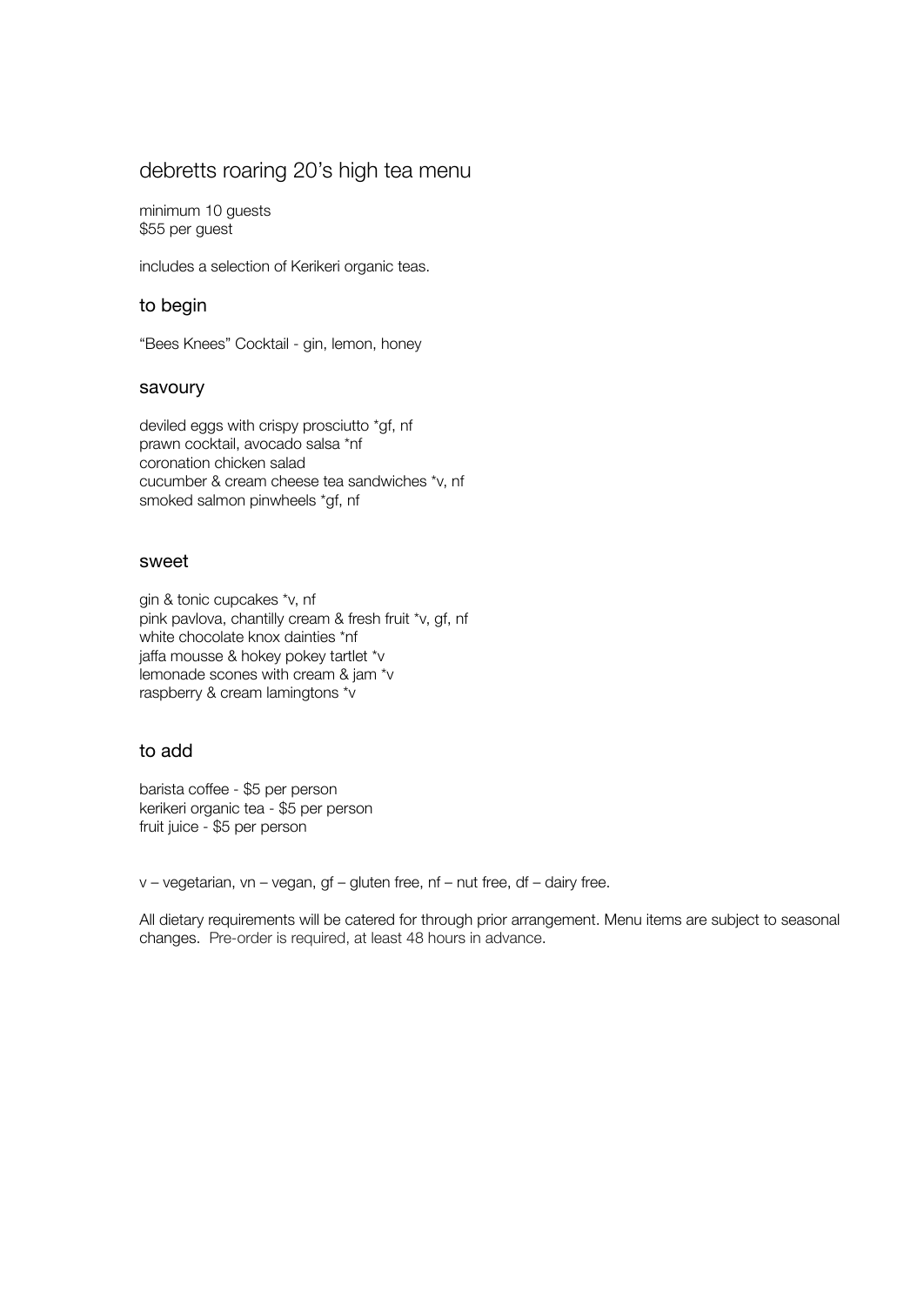### debretts plated lunch & dinner menu

minimum 10 guests

\$60 per guest - 2 courses (either 1 entrée or 1 dessert, 2 choices of main course). \$75 per guest - 3 courses (1 choice entrée, 2 choices of main course, 1 choice dessert). \$95 per guest - 3 courses (2 choices entrée, 2 choices of main course, 2 choices dessert).

### *please select your preferred options from the menu below 7 days prior to your event. on the day, your guests can choose their preferred dishes from that selection.*

#### to begin

freshly baked bread roll

crispy pork belly, roasted cauliflower purée, nam jim slaw \*gf, nf tequila ginger garlic chilli prawns, avocado cucumber salsa, crispy corn tortilla \*df, gf, nf seasonal vegetables, romesco sauce, bocconcini, toasted almonds \*v goats cheese gnocchi, semi-dried tomato, pea purée, parmesan \* nf, v

### savoury

one pan roasted chicken, new potatoes, baby carrots, summer vegetables, caramelised shallots, cauliflower purée, jus \*gf, nf piri piri lamb mini roast, mint, labneh, vegetables, potato anchovy gratin \*gf, nf wild mushroom risotto, arborio rice, parmesan, shallots, herbs \*qf, nf, v market fish of the day, sauce florentine, mango & strawberry salsa, black rice \*gf eye fillet with garlic butter, potato croquettes, seasonal vegetables, mushrooms, red wine jus \*nf

#### sweet

classic creme brûlée, rhubarb & ginger crème brûlée, biscotti \*v french lemon meringue pie, lemon sorbet, italian meringue \*nf, v dark chocolate fondant, valrhona chocolate, vanilla ice cream \*nf, v eton mess with summer berries \*gf, nf, v

to add (2 choices for \$5 per guest or 3 choices for \$7 per guest)

chunky hand cut chips, truffle aioli \*gf, nf, v green leaf salad, olive oil drizzle \*gf, nf, v steamed seasonal greens \*gf, nf, v

### to finish

### petit four

new zealand cheese platter to share - \$8 per person selection of nz cheeses served with fruit paste, beetroot relish, seasonal fruit, lavosh, crostini \*nf

v – vegetarian, vn – vegan, gf – gluten free, nf – nut free, df – dairy free.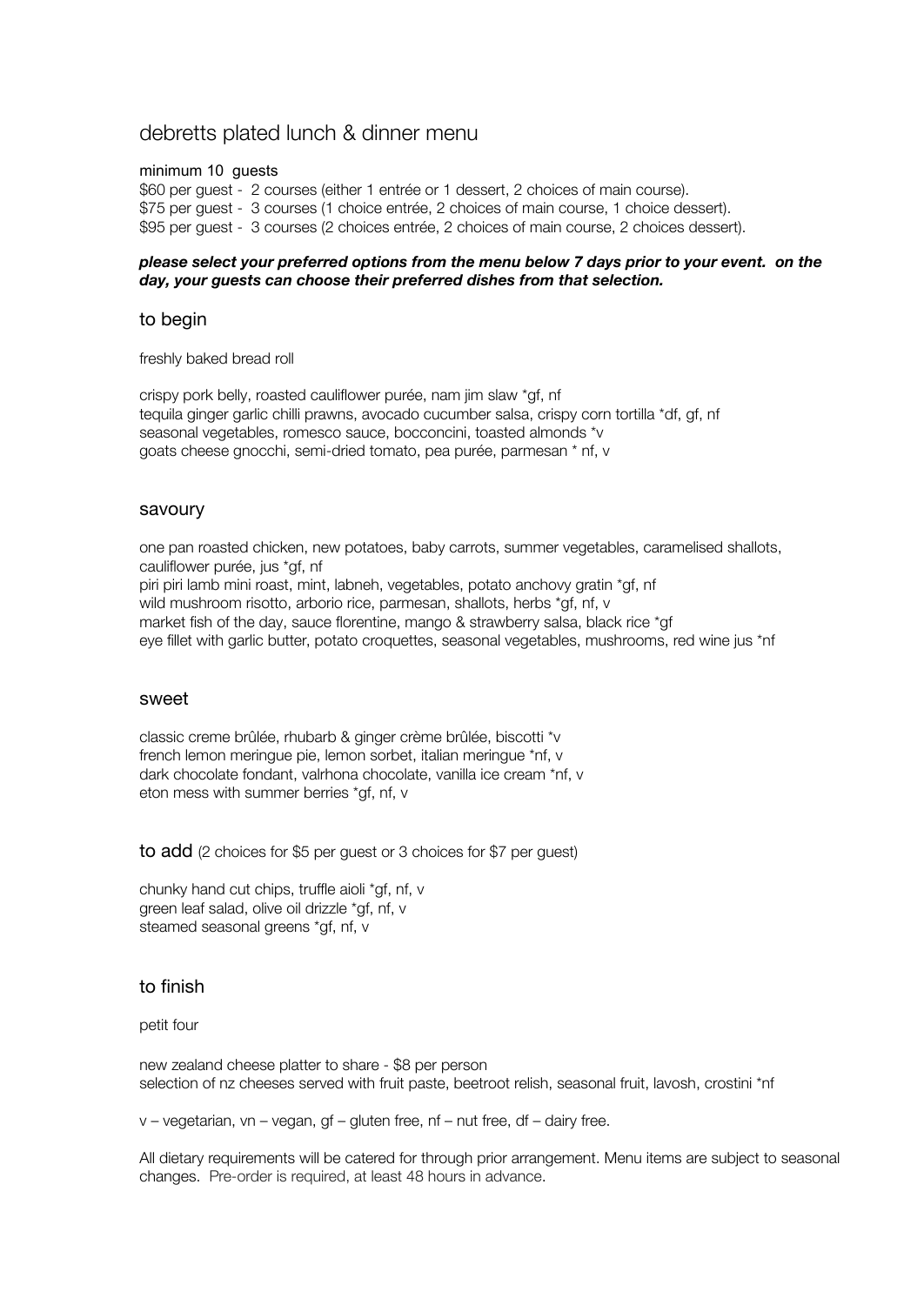# debretts canape menu

individually priced minimum 20 pieces per selection

### *create your preferred canape menu by pre-selecting your preferred canape choices from the menu items below, seven days prior to your occasion.*

### savoury

| mozzarella stuffed arancini balls *v, nf             | \$5 |
|------------------------------------------------------|-----|
| corn fritters, chipotle sauce *v, nf                 | \$5 |
| caramelised onion, mushroom, gruyere tartlets *v, nf | \$5 |
| goats cheese crostini, beet, basil *v, nf            | \$5 |
| potato cheese croquettes *v, nf                      | \$5 |
| herbed fish cakes, chili lime dressing               | \$5 |
| salmon pinwheels, cucumber *gf                       | \$6 |
| shrimp wontons, guacamole                            | \$6 |
| chicken bites, satay peanut sauce *gf                | \$6 |
| crispy lemon popcorn chicken                         | \$6 |
| moroccan chicken yoghurt skewers *gf                 | \$6 |
| pork belly bites, lime, ginger *gf                   | \$6 |
| pork crostini, cranberry                             | \$6 |
| lamb crostini, caramelized onion, mint               | \$6 |
| greek lamb labneh bites, tomato salsa *gf            | \$6 |
| beef tapenade crostini                               | \$6 |
| mongolian beef satay skewers                         | \$6 |
| beef mini bun, horseradish                           | \$7 |
| pork mini bun, coleslaw, salsa verde                 | \$7 |
| piri piri lamb mini bun                              | \$7 |
|                                                      |     |
|                                                      |     |

### sweet

| white and dark chocolate dipped strawberries *v, gf, nf | \$5 |
|---------------------------------------------------------|-----|
| mini pavlovas, cream chantilly, berries *v, gf, nf      | \$5 |
| jaffa mousse and hokey pokey tartlet *v, nf             | \$5 |

v – vegetarian, vn – vegan, gf – gluten free, nf – nut free, df – dairy free.